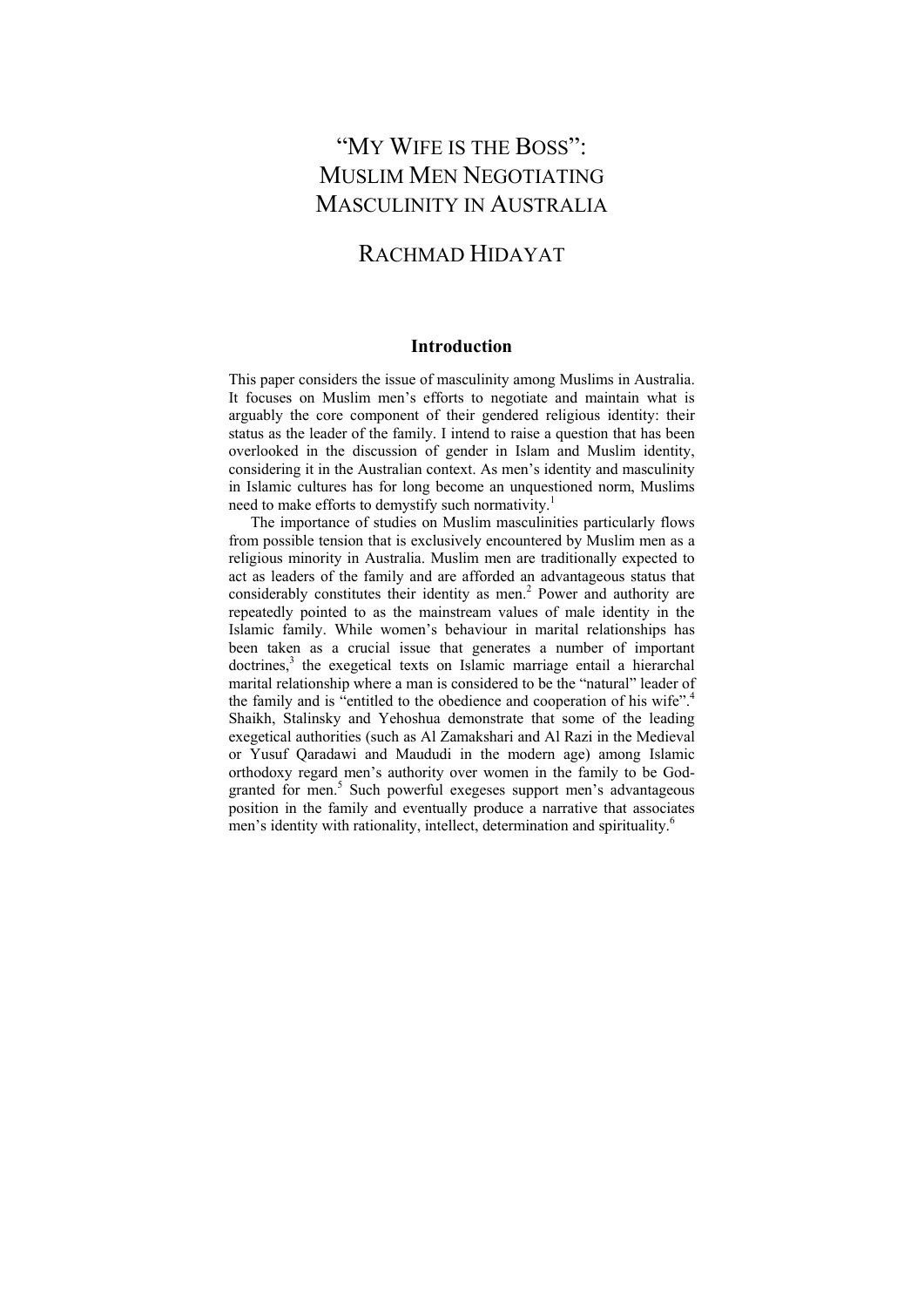However, such masculine privilege meets an enormous challenge from mainstream family practice in Australian where the idea of partnership is more acceptable. Family practices are exercised around values such as individual freedom, equality and secularity. Muslim men also encounter specific experiences of anti-Muslim sentiment. Hostility against Islam has particularly been addressed towards Muslim men. Western popular culture views Muslim men as modern demons because of the Western media depiction of terrorists.<sup>7</sup> Their universal image comprises bearded, guntoting, bandanna-wearing men, in long robes or military fatigues used by some Islamists; their menace and aggression are symbolised in terrorists bearing associated names such as "Bin Laden" that represent a hypermasculine image of Islamism.<sup>8</sup> A large portion of public discourse concerning the incompatibility of Muslim identity with Australian values is primarily targeted at men.<sup>9</sup> Any criticism of Muslim women, particularly their veil and supposed seclusion from public for example, is a particular attack on their presumed totalitarian husbands.<sup>10</sup> This paper examines issues and challenges faced by Muslim men in their practice as husbands and how they negotiate their identity as the leader of the family in their position as a minority in Australia.

Literature on Muslim men and Muslim masculinities in Australia is arguably absent. There are two studies at this point addressing Muslim men in Australia. The first study by Nilan et al. examines Muslim masculinity among Indonesian students in Australia. Muslim masculinity in this study was associated with Javanese ideals for men.<sup>11</sup> An ideal type of man was described as demonstrating emotional refinement, full selfmastery, rationality, strong solidarity and collectiveness among his peers, sexual repression and spiritual potency.<sup>12</sup> However, this study cannot be taken as applicable to Australian Muslims since the participants were student visa holders and did not associate themselves with Australian identity. The second study, the Muslim Men Project undertaken in Sydney by Chafic, was a more comprehensive research project on Muslim men in Australia.<sup>13</sup> This study interviewed 70 first generation Muslim men in Australia, 74% of whom held Australian citizenship. These men came from more than thirteen countries of origin with more than seven ethnicities. The study provides invaluable information about Muslim men's settlement experience in Australia and how they view the Australian public. However, Chafic did not address the gender question concerning Muslim male experiences and identity.<sup>14</sup> Therefore the question that needs to be addressed is to what extent their settlement experience would affect their practice of manhood, their position in family relationships and their negotiation of patriarchal power which they inherited through religious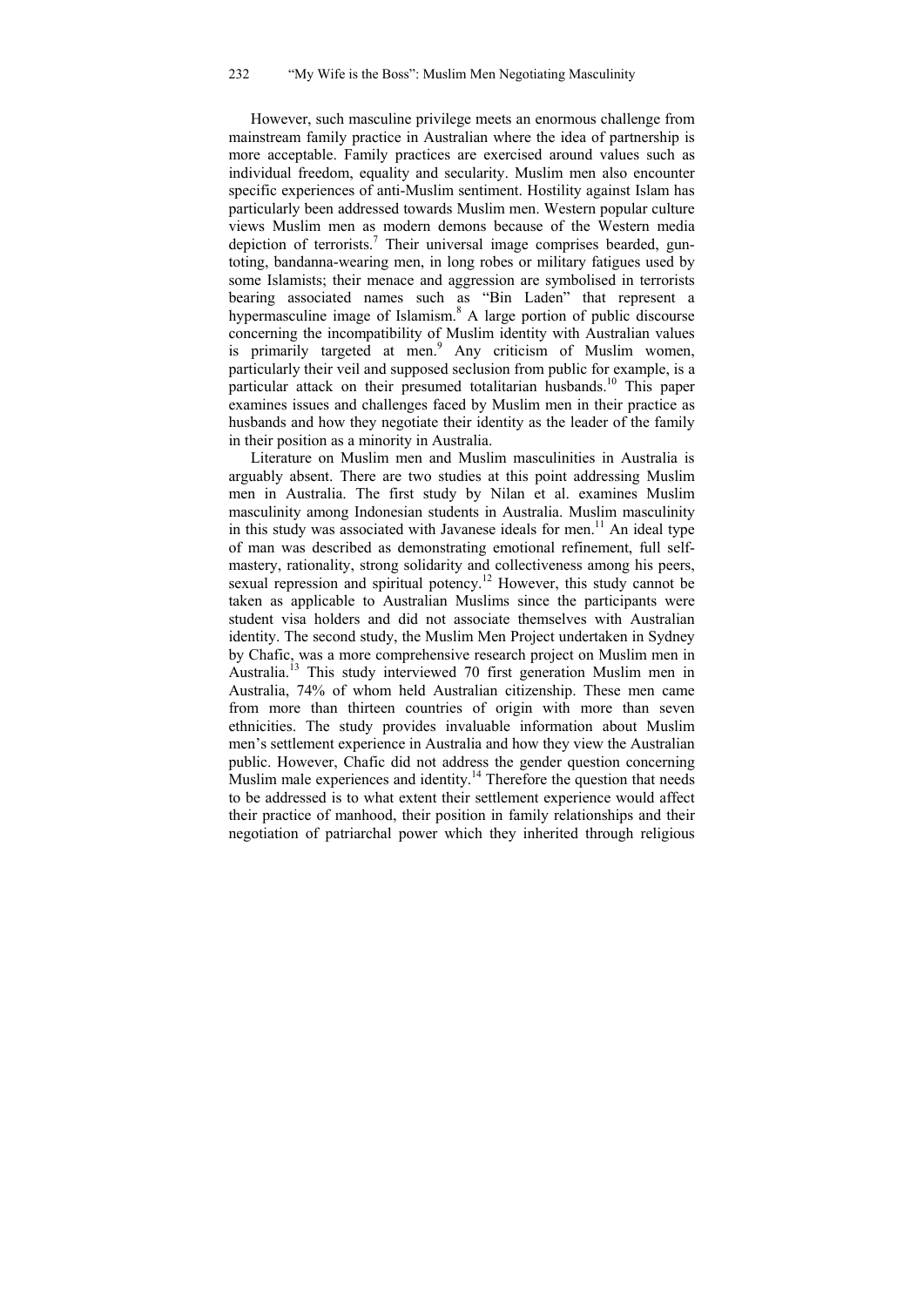channels. While patriarchy benefits most men, little attention has been paid to the manner in which men as a minority group access and negotiate patriarchal power.<sup>15</sup>

## **Research and Participants**

This paper is part of a larger project studying Muslim masculinities conducted in Melbourne.<sup>16</sup> The data was generated using individual interviews and group discussions involving twenty Muslim men living around Melbourne. I adopted Saeed and Akbarzadeh's definition of Muslims to include all men who associate themselves with at least some cultural forms associated with Islam, regardless of their practice; or see Islam as contributing to their identity and culture; or those who accept the basic teaching of Islam regardless of interpretation.<sup>17</sup> The male participants were aged from 24 to 65, with two being single and the others married. Twelve men were born in Indonesia and had been living for 12 to 35 years in Australia during the study. Five men had Malay background, came from Singapore and had been living for 11 to 20 years in Australia during the interviews. Three of the participants were second-generation Muslims with at least one parent born in Indonesia. They were all practising Muslims. I chose their South-East Asian background as these groups have been largely overlooked in the literature on Islam in Australia. They heard about the study and how to become involved in it from personal and organisational links and research flyers I distributed among Muslim organisations.

Most of the interviews were conducted in mosques and community halls during religious gatherings. One interview was done in a café, one in a parking area and another one was conducted while one of the participants was driving. They were mostly in English. An explanatory statement was given and written consent was obtained from all participants. Three occasions of group discussion were conducted in one of the mosques involving three to five men, all in Indonesian. When I quote participants' statements directly on the text I use pseudonyms for all names. The "[]" mark is used to add words or information skipped by participants during the talks; the "()" mark identifies information about what a participant was referring to in his statement; and "{...}" is used to omit statements irrelevant to the issue being discussed.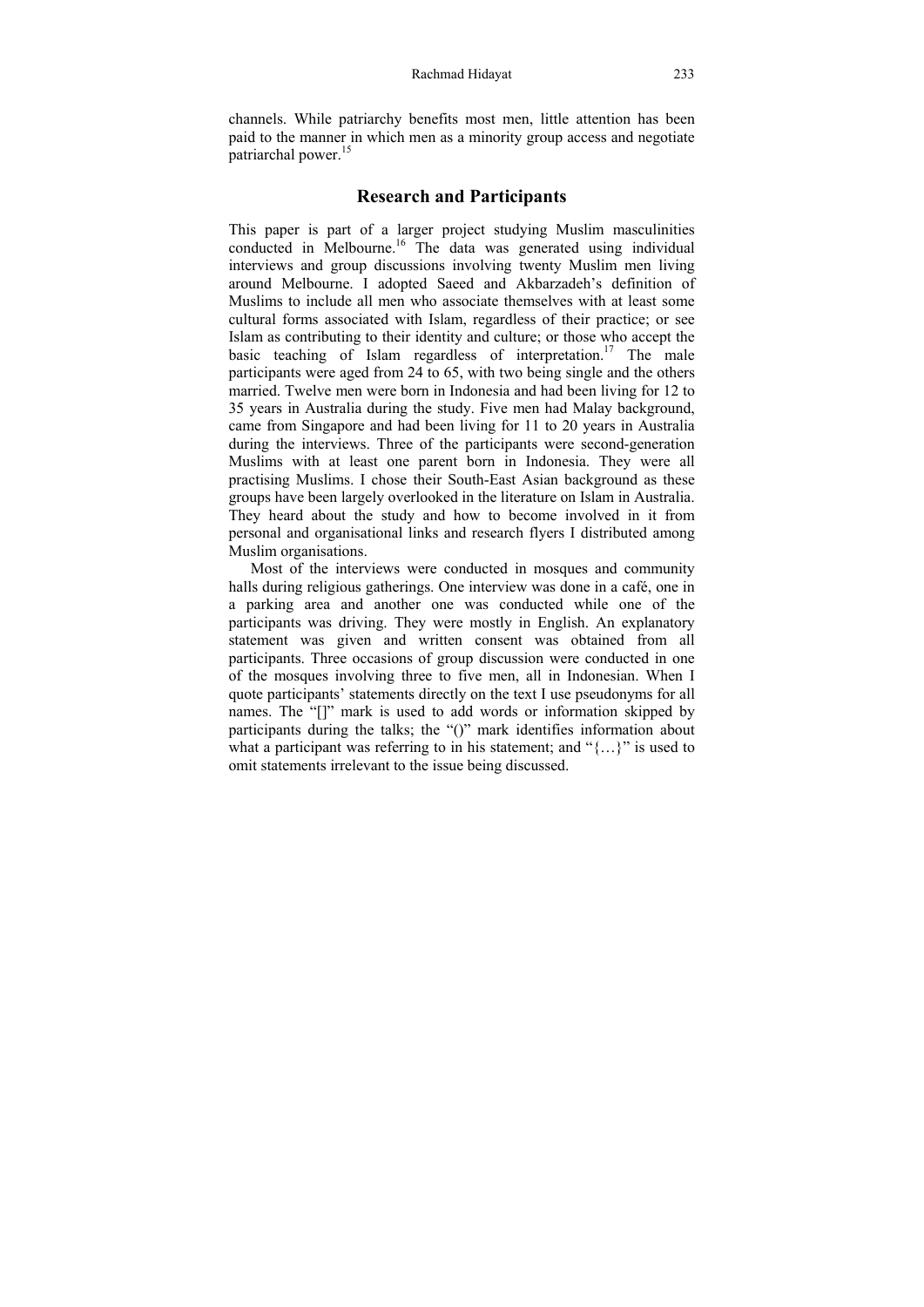# **Muslim Masculinities**

Masculinity has been defined in various ways and is used to refer to different phenomena: these include norms, values, standards, attitudes, identities, performance and practices that define men as a distinct social category.<sup>18</sup> Masculinity is historical, created by a form of society (with changing forms of patriarchy), and was maintained by certain relations of power in it.19 At the same time, masculinities may also reflect a particular social position and its embodiment as a strategy of resistance.<sup>20</sup> Muslim masculinities are not a homogenous phenomenon, but are varied and often demonstrate contradictory constructs, as Muslims' identities themselves are not coherently bound. Authors on Muslim masculinities have reiterated that gendered identities among Muslim men are contextual, provisional and involve complex negotiations in everyday life.<sup>21</sup> In this negotiation, religious resources, particularly the texts, are only one albeit crucial aspect of many others which contribute to Muslim masculinities.

A major part of Muslim male identity is defined through contrast, relation and hierarchy over women and femininity. This relation could be considered to be a key narrative of Muslim masculinities. The idea of gender difference is crucial in this narrative.<sup>22</sup> But even more crucial to this narrative is how that difference entails relations of power. Studies of Muslim men in Muslim majority societies like Morocco, Sudan, Pakistan and Yemen underline the importance of gender privilege over women as an underlying notion of masculinity. A relationship through which such privilege is exercised is, however, specific to men's identity and is marked by their role and authority to guide, protect, educate and control women's  $\text{conduct.}^{23}$ 

Men's relationship with women, one that crucially shapes masculinity, is specially institutionalised in marriage and families. A doctrine shared by some widely followed schools in Islamic orthodoxy (such as Syafi'is, Hanbalis and Malikis) states that a man is the head or leader of the family. The debate regarding this doctrine has been centred on the interpretation of an Arabic word '*qawwāmūn'* occurring in verse 34 of the chapter *An-Nisa* of the Qur'an. This word has been interpreted differently in Islamic exegesis: "the protector" (Ali), "the maintainer" (Ali), "the breadwinner" (Hibri, Hasan) or "the caretaker" (Asad), all which are intended to imply what the Qur'an says about men's position in relation to women in the family.24 However, the more widespread understanding of the word among Muslims is "the leader" or the one "in charge".<sup>25</sup> For some Muslim scholars, the verse also implies the reason as to why a man should be the leader: that is, because God has made "some to excel others".<sup>26</sup> Some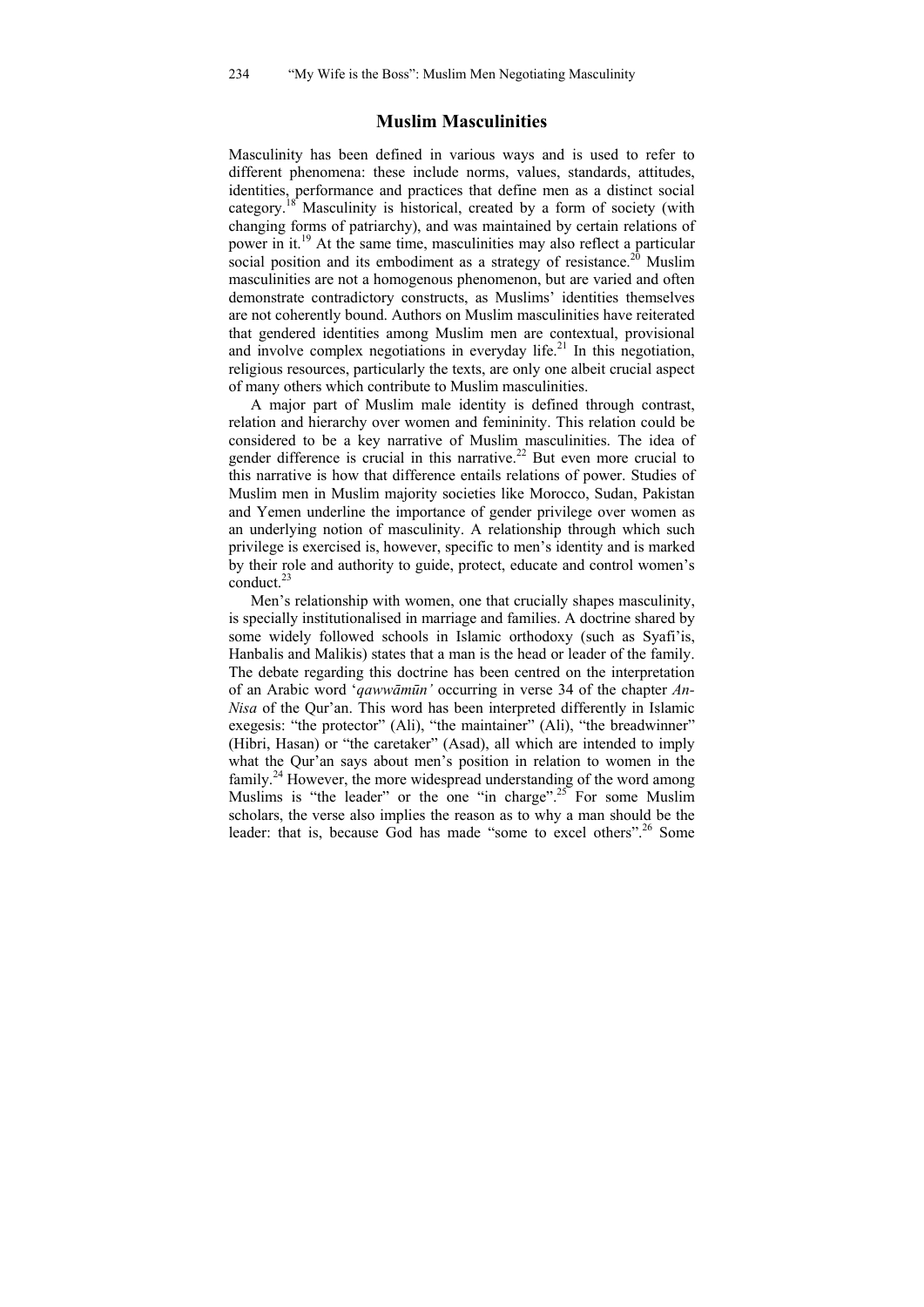prominent Muslim scholars interpreted this concept of "to excel others" by explaining a numbers of qualities associated with male privilege such as intellect, power, spirituality and physicality.<sup>27</sup> Nevertheless, while strongly influential such interpretation is not without critique and does not reflect the actual practice of Muslim families. Some Muslim scholars contend that patriarchy has inevitably directed the mainstream interpretation of Islamic doctrines dealing with women and family.<sup>28</sup> Several Muslim scholars argue that the status of leader is not determined by male gender but a person's qualities, and this is what the Qur'an actually refers to in the verse discussed above. Therefore this status is a negotiable and exchangeable role between men and women, not an absolute status belonging to men alone. $29$ 

In mainstream Islamic orthodoxy, power and authority are pointed out as the core values of male identity. Men are religiously obligated to lead, supervise and educate women, as they possess the capability to do so. It is the exercise of men's relationship with women in marriage that most fully determines their masculine potential. This can be compared to what Connell calls the "gender project" at the individual level. $3<sup>30</sup>$  Here, family serves the space where masculine power is "exercised through selfregulation and self-discipline – a process of 'identity work'".<sup>31</sup> By acting in ways that comply with dominant gender norms in the context of family life, men reproduce masculine domination within the more encompassing boundary of society. Because this gender norm is supported by patriarchal interpretation of religious texts many Muslim men believe that it is part of religious practice.32

# **Men as "Partners" to Women**

In Australia Muslim men encounter different mainstream practices of relations with women in the family. These practices are exercised around very different values including individual freedom, equality between persons and secularism. Mainstream Australian practices embrace more practical instead of religious reasons for marriage. The notion of partnership and equality are predominant expectations for many couples. Many couples do not feel it necessary to engage in the institution of marriage in order to establish a relationship traditionally defined as the family. Further, while wedding ceremonies are often held in churches as a Christian ritual, and many undertake marriage for religious reasons, marriage in Australia is a non-religious institution.

This practice of being coupled does not demand a type of hierarchical relationship between men and women. It therefore does not necessarily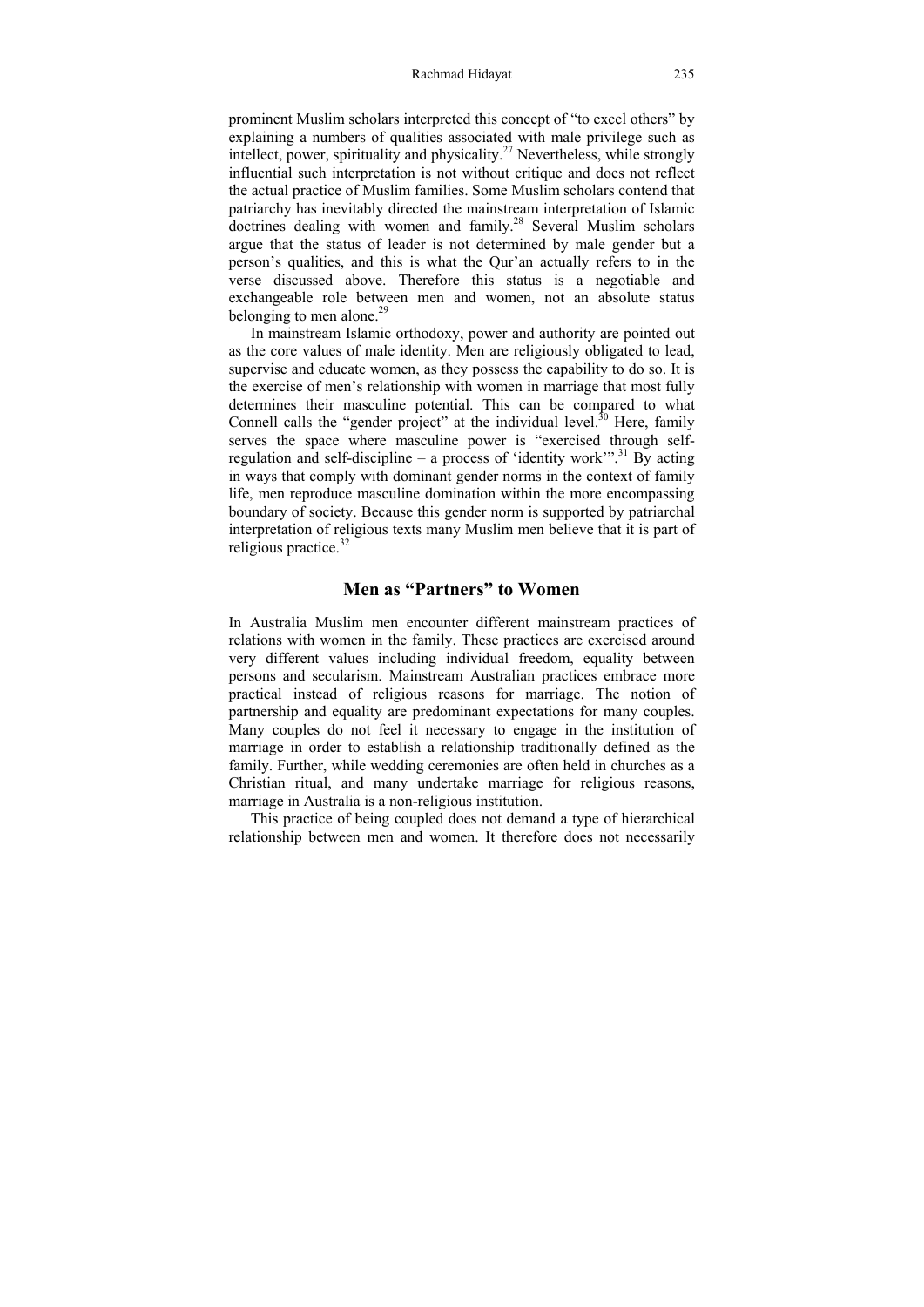require a man to occupy a culturally superior position, while a man's domination in marriage may take different forms. A man's marital status does not seem to be crucial to the common features of Australia manhood, while other elements of domination over women remain.<sup>33</sup> Men's status as a "partner" is much more familiar and comfortable for many compared with being a "husband". To apply a man's status as the head of the family in Australia therefore hardly accords with the mainstream discourse of partnership where a man is expected to act as a partner rather than as a leader. The Muslim men in this study felt that these differences pushed them out of their comfort zone and that they were experiencing a kind of culture shock, as Amin (53) recalled:

Indonesian family who arrived here in the first time would get a culture shock. Right. They have to adjust hard. Men for example, in Indonesia they were used to be served by women. Right. But they cannot get that here. Everybody is the same here.

Holding the belief that men possess greater qualities in terms of rationality, spirituality and personality than women due to their gender would mean holding values which are in opposition to the individual equality underlying the idea of partnership in Australia. Also, to assume that one party (here, women) possess lesser qualities as human beings in terms of their inherent intellect and ability to make decisions would mean revitalising old forms of sexism. Accepting the practice of partnership in this way and therefore restricting themselves to the position of partners rather than leaders would mean Muslim men would lose the determining element of their gender identity within a framework they believed to be religious. Yet, preserving the role of a leader in the family as a normative status is at odds with the Australian context. How did Muslim men respond to this situation? There were two main strategies Muslim men in this study employed in their negotiation of this issue: resisting and adapting the practices of partnership.

# **Resisting Australian Partnership**

Resisting the Australian view of marital relationship as partnership was the strategy shared by most male Muslim participants. In doing so, they managed to maintain their position as the head of the household. Some participants used the term "imam" of the family to refer to this position which implies leadership within a religious institution. By this strategy Muslim men wanted to defend and feel secure in their religiously-justified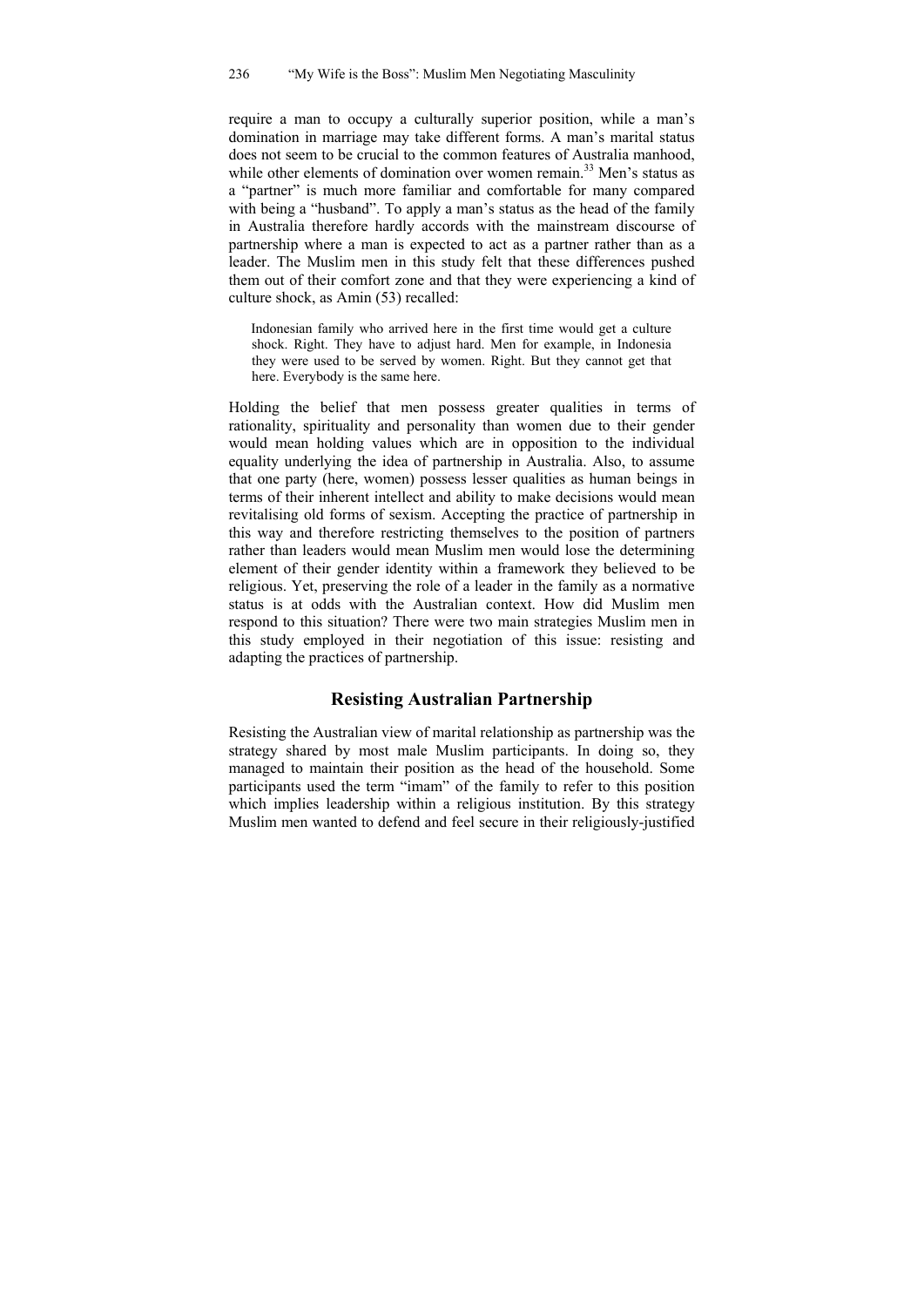dominant identity from the threat posed by Western views of partnership. Below are some of their statements:

Since the beginning, since I got married I am the imam. Right. As I said before that the husband is the leader in the family. Leader in a broad meaning. (Subagya, 60)

Men as the imam, women as the followers. (Afdhal, 28)

Man is the leader. So he has to show that he can lead. (Jundy, 43)

The man is the imam, means the protector of the family. (Usep, 65)

For some men, resisting Australian views of relationships as a partnership was part of their rejection of secularism and associated Western values such as individual freedom and equality. In this stance they were employing religious considerations. These Muslim men would consider freedom in its Western meaning as inherently secular. Singaporean born Umsa (54), an engineer working in the Melbourne CBD, gave a clear rejection of both values as he tried to defend the concept of men as natural leaders of the family against Western views of relationships. He said:

Men have to be the leader and the Western [people] don't accept that. They say, "You are a man and she is a women, we both have brain, sometime some women are better than men. We are Western and we have freedom. We can do anything." But the Qur'an says that [a man is the leader over woman]. . . . I think there should be a reason why in Islam the man has to be the boss. . . . The reason is that men are more capable and stronger, while women are little weak. . . . I have experienced it myself, regarding the difference between a man and a woman when they act as a boss. (Umsa, 54)

In his statement above Umsa (54) referred to what he perceived as Australian values by saying "both have brain", "freedom" and "can do anything", values he associated with being "Western". Umsa (54) rejected these views for religious reasons, "because the Qur'an says that . . ." Often this attitude comes out as resistance to the Western secularist ideology especially when dealing with gender. They understand equality in a different way. Fahroni (44) gave a strong opinion about this. He said:

In Australia, justice means equal. But in my opinion equality is not always the rightful. Justice should be meaning that you put things in the right place. This is justice. Not everyone is equal. {…} Men and women are always different. Justice in Islam means we put things in the right place. Men should be [considered to get] more, [because] they have more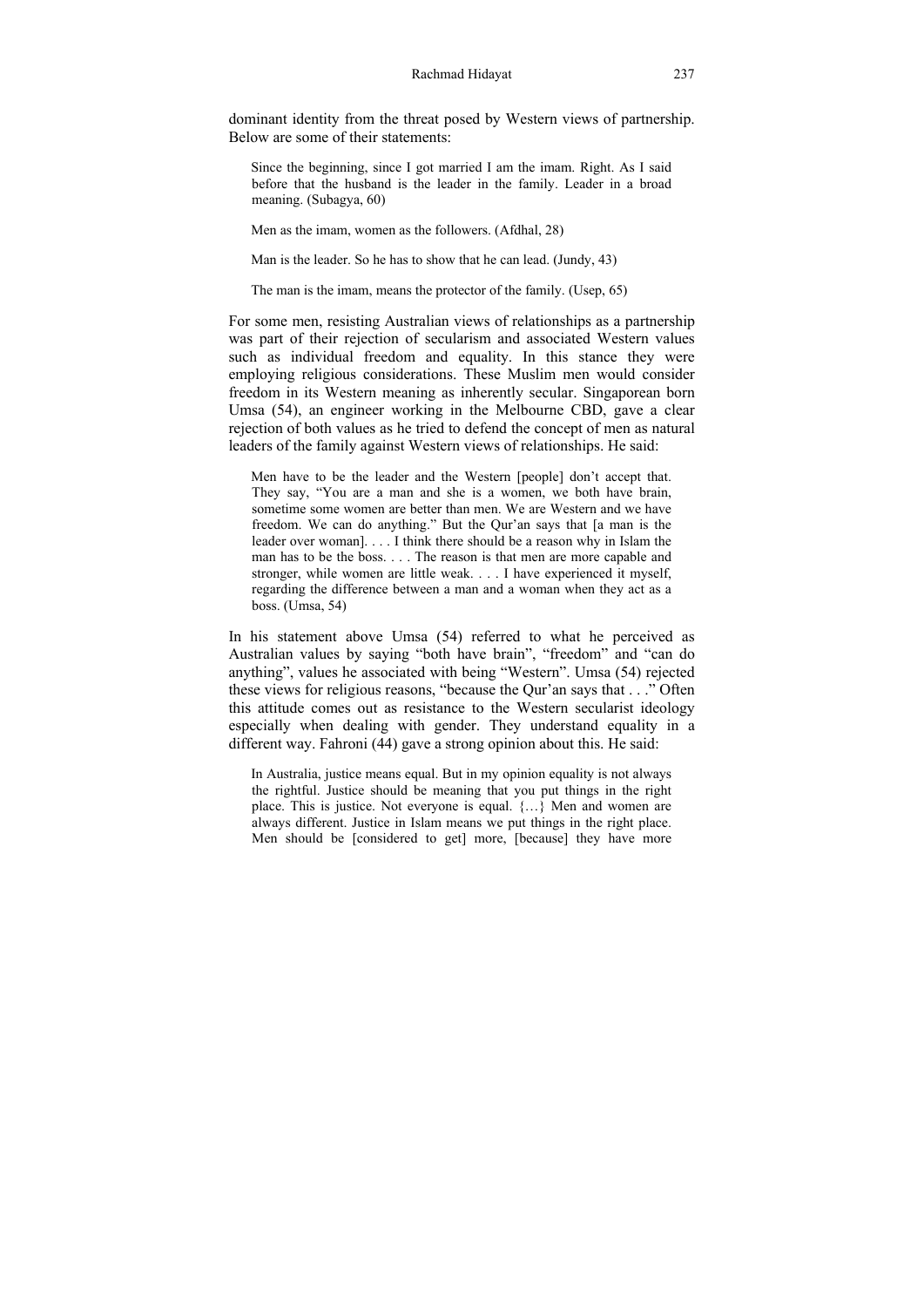responsibility than women. {…} I'm talking about Islamic view. This idea of justice is part of the very dangerous movement of women's emancipation. (Fahroni, 44)

Fahroni (44) represented a typical response of many Muslims' responses to the question of equality between men and women. He suggested a religious reason as to why a man has to gain more and deserve more, namely the responsibility associated with his position as the head of the family.

The emphasis on religious narrative often went together with the reinforcement of men's superior identity. Referring back to Umsa's (54) quotation above, he was talking about men's leadership in a general way, in his case as an employee of a modern company. Afdhal (28), a second generation Muslim, talked about men in the specific matter of family. Responding to my question about men in the family he gave a straightforward statement, linking Islamic perspectives and men's superior position over women. He said:

The family institution in Islam is very important as the foundation of the society. Man as Imam and woman as the follower. In fact if we are the imam, we are actually the ones who are carrying the woman. We protect them, we guard them, because they are the mothers of the future. (Afdhal, 28)

In terms of Islamic knowledge, Afdhal (28) was significantly the most knowledgeable participant who gave speeches on religious occasions. In his statement he switched directly from stating Islamic perspectives on family to state clearly men's and women's place in it and detailed men's superior roles over women. According to him, the leader or, in his word, the "imam" of the family is the one who carries, guards and protects women. To Afdhal's list other participants added roles such as "guide2 (Fahroni, 44), "educator" (Jundy, 43), "leader" (Subagya, 60, and Jundy, 43), "exemplar" (Usep, 65, and Roy, 35) and "breadwinner" (Roy, 35 and Afdhal, 28). All of these practices contribute to a Muslim male identity. These are what a Muslim man does, and what make him different from and superior to a Muslim woman. The frequent association between Islam and men's superiority implies that the discourse of men's superiority requires religious backing in order to survive in Australia, something that Muslim men are familiar and comfortable with.

During interviews, some other men described their attitudes toward their wives using expressions that indicated certain practices of superiority performed from their position as "imam" of the family. These are some of them: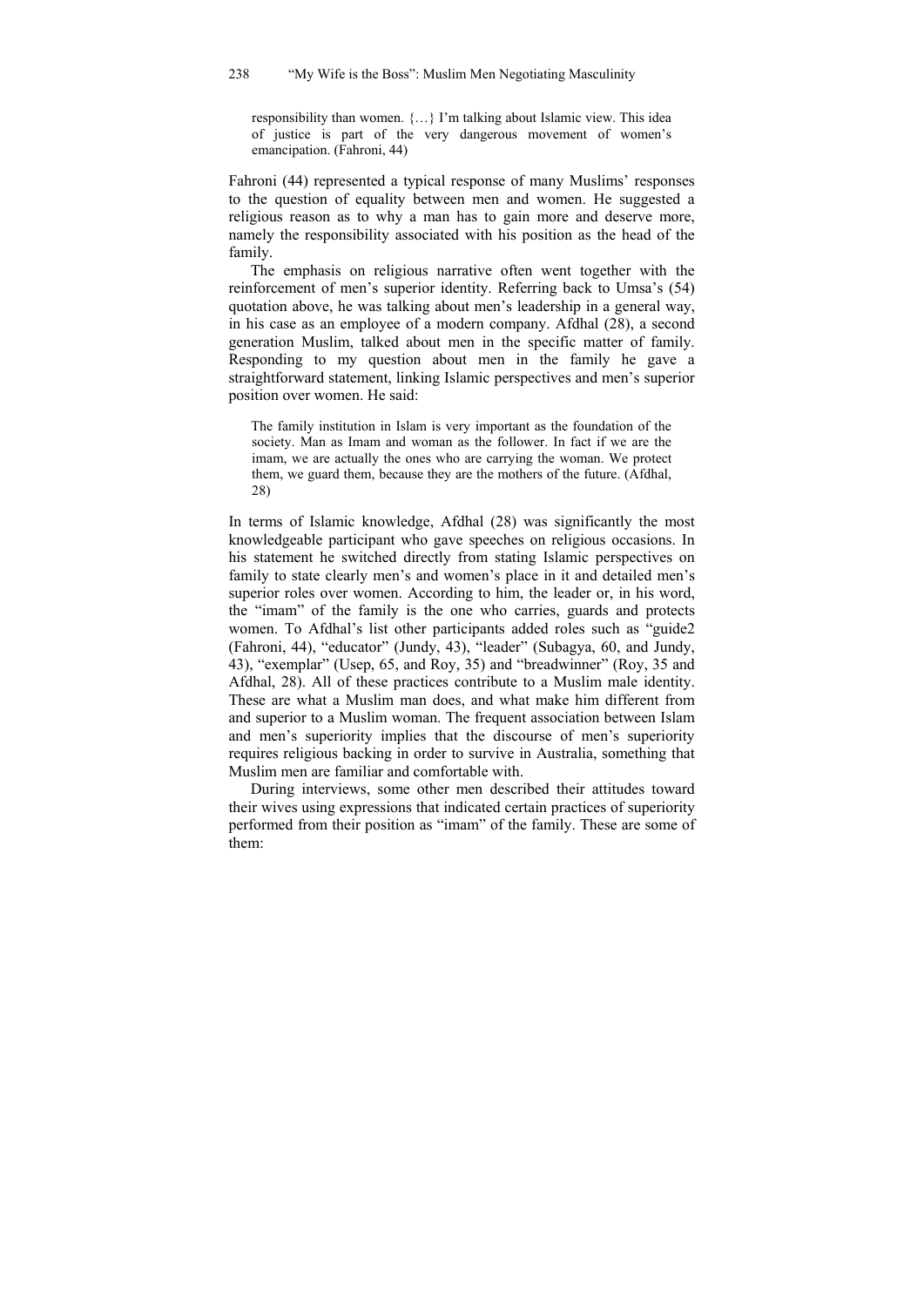I taught her how to be independent. (Usep, 65)

That because the way I teach them. (Zakky, 49)

I gave a strong emphasis to her that […], (Amin, 54)

I always teach her [about religious matter] […]. (Roy, 35)

I do a religious learning activity for family, where I teach them about religion. (Jundy, 43)

These men claimed their status as the leader in order to attempt to give impact upon their wife (and children in some cases). The strong tones used by these participants and the way they referred to women's position as an issue being talked about in the interviews reflect an imagined authority that allows men to produce those impacts. Zakky (49), for example, in his statement above was talking about his successful strategy in managing family life according to his Islam-associated framework to overcome the perceived side-effect of too much freedom and equality being applied in Australian families. Amin (53) was talking about what he did as a Muslim husband in overseeing his wife's attitude. Roy (35) was claiming how he as a husband possessed more knowledge about Islam compared to his wife and how he used this advantage to supervise his wife with regard to attitude.

However, these claims are far from indicating the existence of a relationship of domination as a result of this insistence upon the status of the head in the family. During the interviews and the group discussion I did not find any indication of such domination by Muslim men in this study. The opposite was true, as the demand for equality and individual freedom was very strong. The Indonesian and Malay Muslim wives of these men enjoyed a lot more freedom and gained a strong position in the family, something that many Muslim men had to adjust and struggle with. For some men, this fact is exactly what makes restating their position as leader in the family very important. The status as leader of the family often enabled the male participants to feel secure with their masculinity. That is, their superior religious self was not being completely degraded by the mainstream views on equality in Australia.

### **Adapting the Practice of Partnership**

For some Muslim men, however, the claim of being the leader of the family does not prevent them from adapting to more Western practices of partnership in their relationships with their wives. Men like Suyanto (43)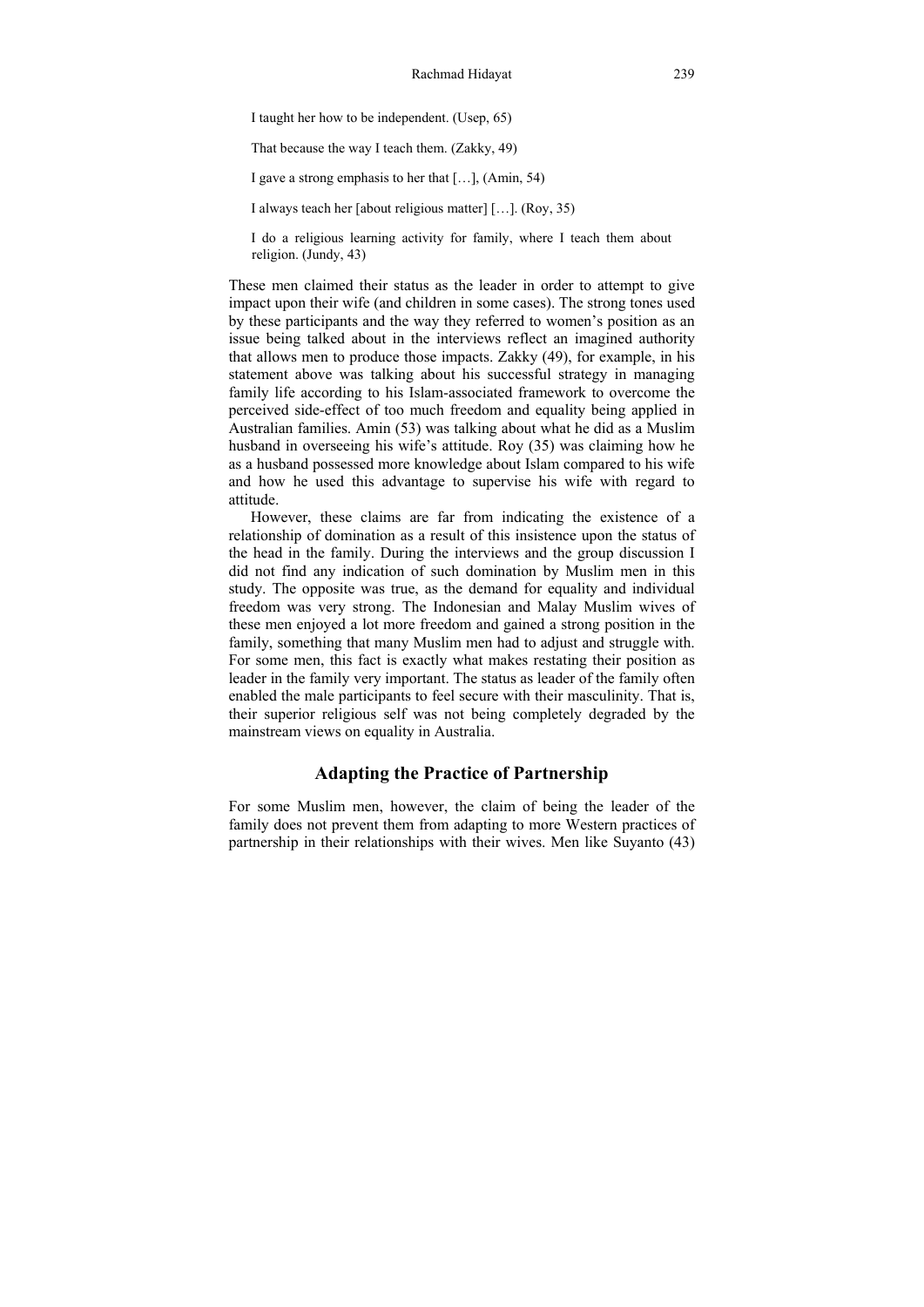and Usep (65) adopted common practices of being a partner while maintaining the status of being the head of the household. For both men, it was more realistic in Australia to act as a partner and share many responsibilities with their wives, not acting or making decisions on their own, sharing their thoughts, and seeking approval from their wives was one of the types of partnership practices the men performed.

Suyanto (43) was born in Sumatra but grew up in Melbourne. After years of engagement with different Australian white girlfriends during his youth he ended up marrying a Javanese-born Muslim woman and has two sons from that union. During interview, Suyanto (43) lightly commented on his particular situation with his wife in terms the actual power relation in their marital relationship in day-to-day experience. He admitted that his wife often has a greater influence than he does in the way they organise the family. He said:

Concerning our relationship, I would say that my wife is the boss. Because sometime I can't do anything without her agreement you know. But that doesn't mean I'm weak with her. (Suyanto, 43)

The nature of Suyanto's expression did not suggest that he was objecting about his wife's position; rather he was fully aware of it and took it as part of his marital life in Australia. He quickly added the claim that he was not being "weak with her" in order to assert that he had not completely lost the associated values as a man in the family. He went further by explaining his consideration to always share thoughts and decisions with his wife and son. He continued:

I'd like to be agreed for decisions I make for all of us [in the house]. So, if we try to make a decision, that has to be agreed with my wife. Basically that's it. I can't be selfish. Even though I'm the leader of the family and I can make a decision without asking my wife. [But] Maybe [because] I grew up here, so, I should to take Australian way to adopt being a Muslim in here. It is better to think with two heads instead of only one. I ask their (his wife and sons) opinions and manage to not being selfish. (Suyanto, 43)

Suyanto (43) struggled hard in his position as a husband in the early period of his marital life. He learned that not being selfish is the keyword in his position as the leader of family and he called his practice being a "Muslim husband in an Australian way". Suyanto's (43) experience and strategy was closely related to his wife's demand for an equal position and shared responsibility at home.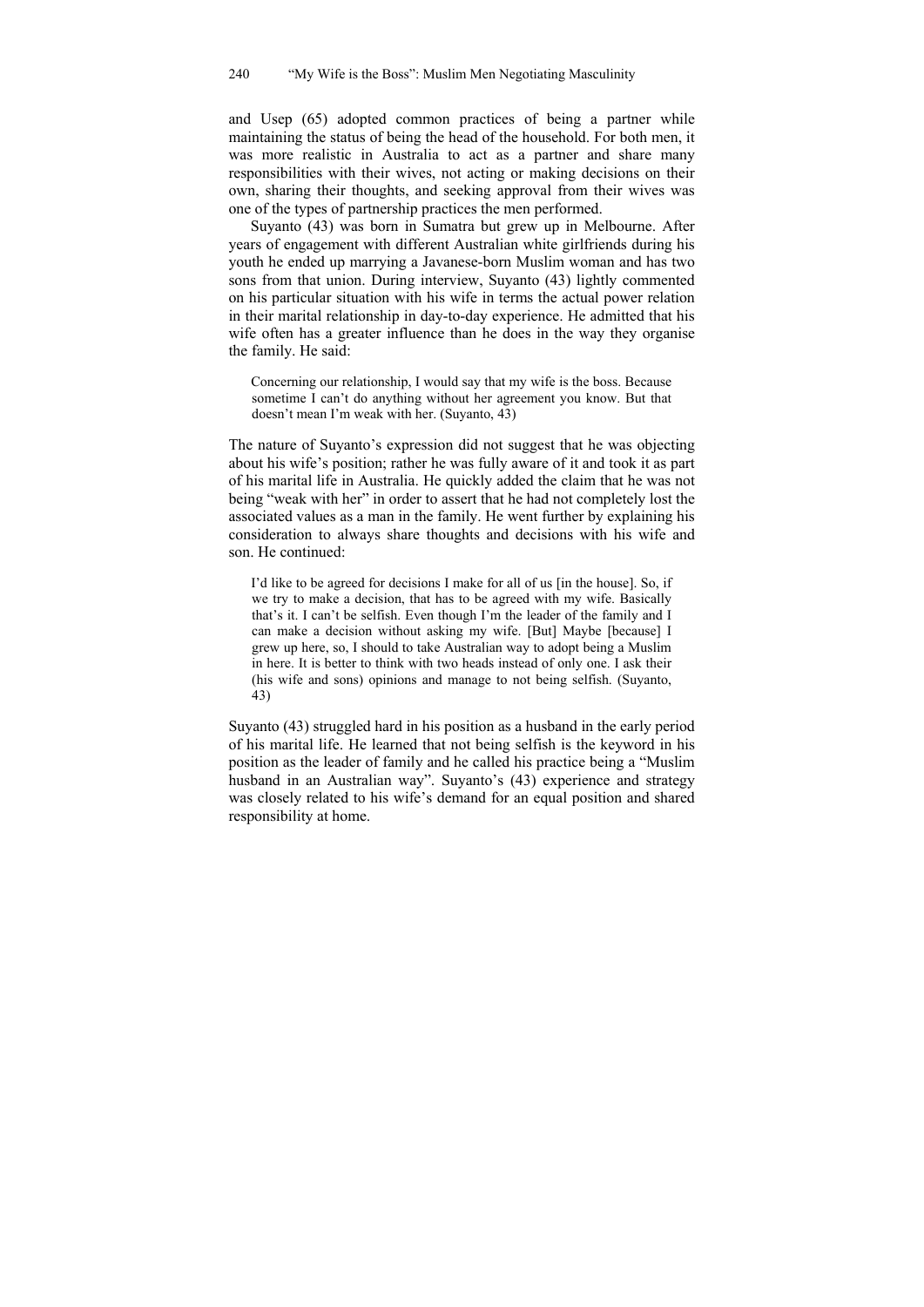#### Rachmad Hidayat 241

Usep (65) was one of the more senior members of the Muslim community I interviewed for this study. He shared a detailed story about what he learned from the Australian experience of being husband (or "partner" as he said a few times) for over 30 years of his marital life. He repeatedly stressed that for a Muslim man the situation in Australia is completely different to that in Indonesia. Usep (65) emphasised that the Australian situation urged men to act in ways that are more practical for the needs of the family. A man cannot act like a boss as he possibly used to in Indonesia. For Usep (65) sacrifice is the keyword for a man acting as the head of family. He strongly stressed this principle. He said:

First because the situation here is different to that in Indonesia. When you love your wife, your partner, your children, you have to sacrifice. To be the head of the family is not easy. You have to sacrifice; sacrifice feeling, time, energy. . . . So if you really love your wife or partner, we have to share with her for anything. It's not like "this is her job, this is my job". It is not like that. (Usep, 65)

In Usep's case, sacrifice in a man's position as the family leader means letting go of some of his customary privilege and authority. It is done by sharing burdens and responsibilities with one's wife and loosening the strict division of labour between husband and wife. Usep (65) was the only participant that used the term "partner" when he talked about his relationship with his wife in the interview. He stressed the centrality of love in his position instead of superiority or authority that enabled him to perform this strategy.

During the interview, Usep (65) spent a significant time recalling a practice that, due to their deeply ingrained dominant culture, many Muslim men in Indonesia would not do: participating in the delivery of a baby. He proudly gave details that as a man he learned about and was involved in antenatal preparation and the delivery, providing support to his partner during labour and handling the newborn. He acknowledged that those practices were due to maternity services in Australia that requires the man to be involved in the maternity roles:

Here when the wife is expected to have a baby, we (the men) have to go to the hospital [to attend sessions] to learn how to wash the baby, learn about what to do when the mother is having the baby, delivering the baby in the labour room. So we have to learn all of these, [also] learn how to calm her down. They (the man) have to do that because as partners they have to know.  $\{...\}$  I am very proud of myself when the doctor asked me to cut the [umbilical] cord. I am very proud. (Usep, 65)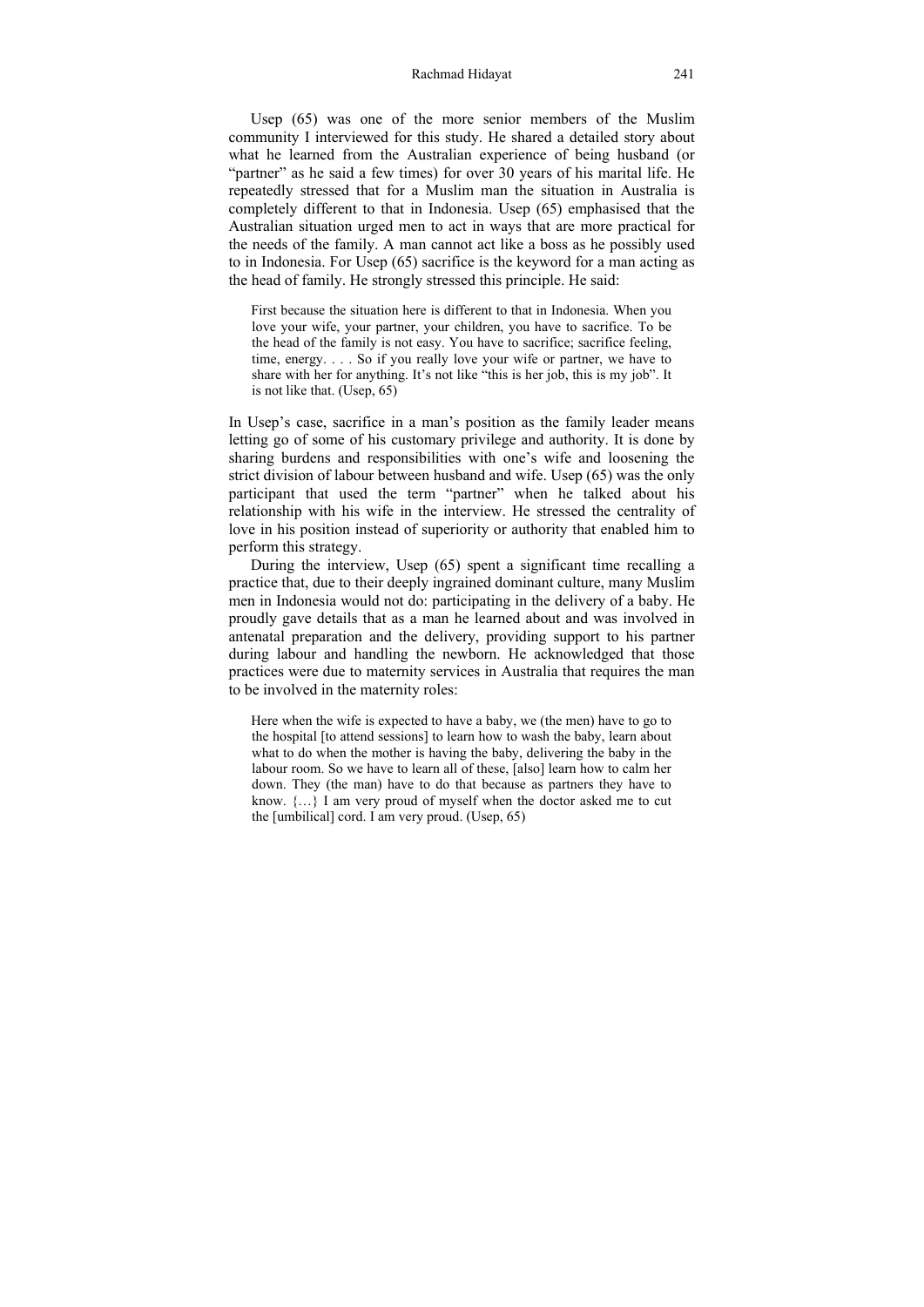When I asked him as to whether he considered these practices to be in accordance with Islamic teaching, he quickly and firmly replied, "This is Islam, that's realistic!" With the experiences he underwent for all of his three children, Usep (65) believed that men should be involved in the reproductive duties especially in the delivery. Moreover, he further shared his practice with maternity service providers in Indonesia:

Then I shared my experience to one doctor I knew in Indonesia, he said "oh yeah, I might to do the same thing" and he did. Because it's like taboo in Indonesia (to have the man being involved in the child birth in the labour room) and I shared my experience here to my relatives, the patients and the doctors, and they opened their mind, and they practised it. There was no such thing (a procedure involving the partner in the labour) before [in their place], maybe it was prohibited. Because they never do it (in Indonesian maternity services], but here the system works like that (involving the male partner in the maternity activities). (Usep, 65)

That was Usep's experience about 30 years ago. The fact that he could recall the story in detail with enthusiasm shows the importance of that experience for him as a man. Usep (65) believed that taking part in reproductive roles, an area that is seen as strictly a women's area in the culture of many Muslim communities in Indonesia, is a "very important" part of men's practice in the family. He especially gave strong reminder to his own sons about what a husband's responsibility is in that practice:

I told to my sons that one day when you have a wife and she delivers a baby, you have to go there [in the labour room with her]. (Usep, 65)

Usep (65) wanted his conduct as a husband to become a good example of Muslim men's practice for his own sons. In this stance, he employed his position as the leader, whose role, according to Usep (65), should include being a good example to other family members. Usep (65) took this role of being the example for his family seriously, to the point where he expanded some practices of being a man to include areas which in his cultural background are believed to be feminine. Usep (65) expressed a strong opinion that this change is a valid practice involved in being a man.

There is nothing wrong with a man do ironing when the woman cooking, its nothing wrong with a husband cooking when the wife working, because the children at home [and somebody needs to take care of them]. As leader we have to give examples to the children and also to the wife. When we feel we have each other, when we call understanding each other, then the family itself will be ok. (Usep, 65)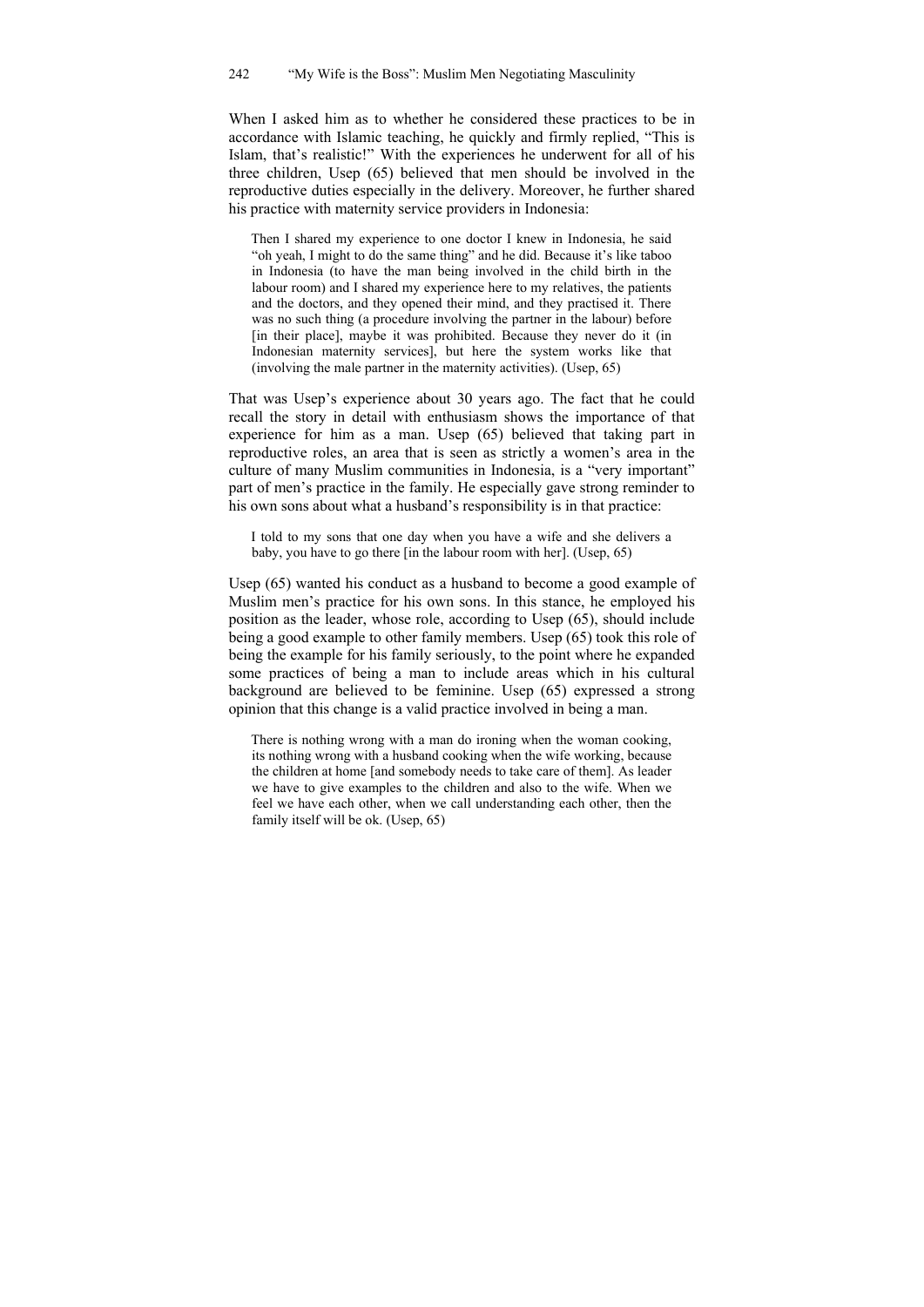While maintaining the notion of head of the family with all supposed superior attributes attached to it (becoming an example for the family), Usep (65) gave the religious associated idea of leadership a different role and responsibility, taking house duties that accord with practices culturally associated with women at home that he was endorsing. With that he did not actually change the core component of Muslim masculinity as the leader of family, but he exercised it through new practices that accord with the demands of living in Australia. What is important in this negotiation is Usep's claim that his practice in the Australian context is based on his faith.

Usep's (43) case and Suyanto's (65) case mentioned earlier illustrate how Muslim men have adapted practices of partnership while still employing religious frameworks to claim their leadership position in the family. Their strategies suggest that the practice of being the head of the family in Australia can vary among Muslim men, but the discourse of men possessing certain superior identity-traits that allow them to bear bigger responsibility in carrying the family seemed to remain the same.

# **Conclusion**

The discussion above reveals at least three layers of considerations. First, the male participants' attitude in consistently holding the narrative of men's leadership in the family reflects the deep influence of what Barlas calls the patriarchal reading of the holy text.<sup>34</sup> This perspective of reading, or what I shall call "maleness reading", is characterised by the tendency to reproduce gender ideology centred on men's superiority. This reading often operates by stressing men's superiority in biology (go to war, act as protector, riding skill) which is then extended to the level of ontology (to determine men's relationship with women but also with God) and morality (guiding, educating, being the moral example for women). As a number of scholars have stressed, gender inequality distributed in Muslim religious consciousness is not generated from the teaching of the Qur'an, but from the secondary religious texts such as the exegesis (*tafsir*) and the study of *hadith* and their commentaries. From these secondary texts, the masculine tendencies reach Muslim audiences through religious textbooks, sermons, speeches, excerpts, religious stories or living practices of religious figures, from which, I believe, the Muslim men of this study learn about Islam. The masculine tendencies are well accepted as they resonate with the already well-established gender order endorsed by the non-religious references of the culture. Not all men in this study explicitly mentioned (for one or another reason during the interview) the importance of this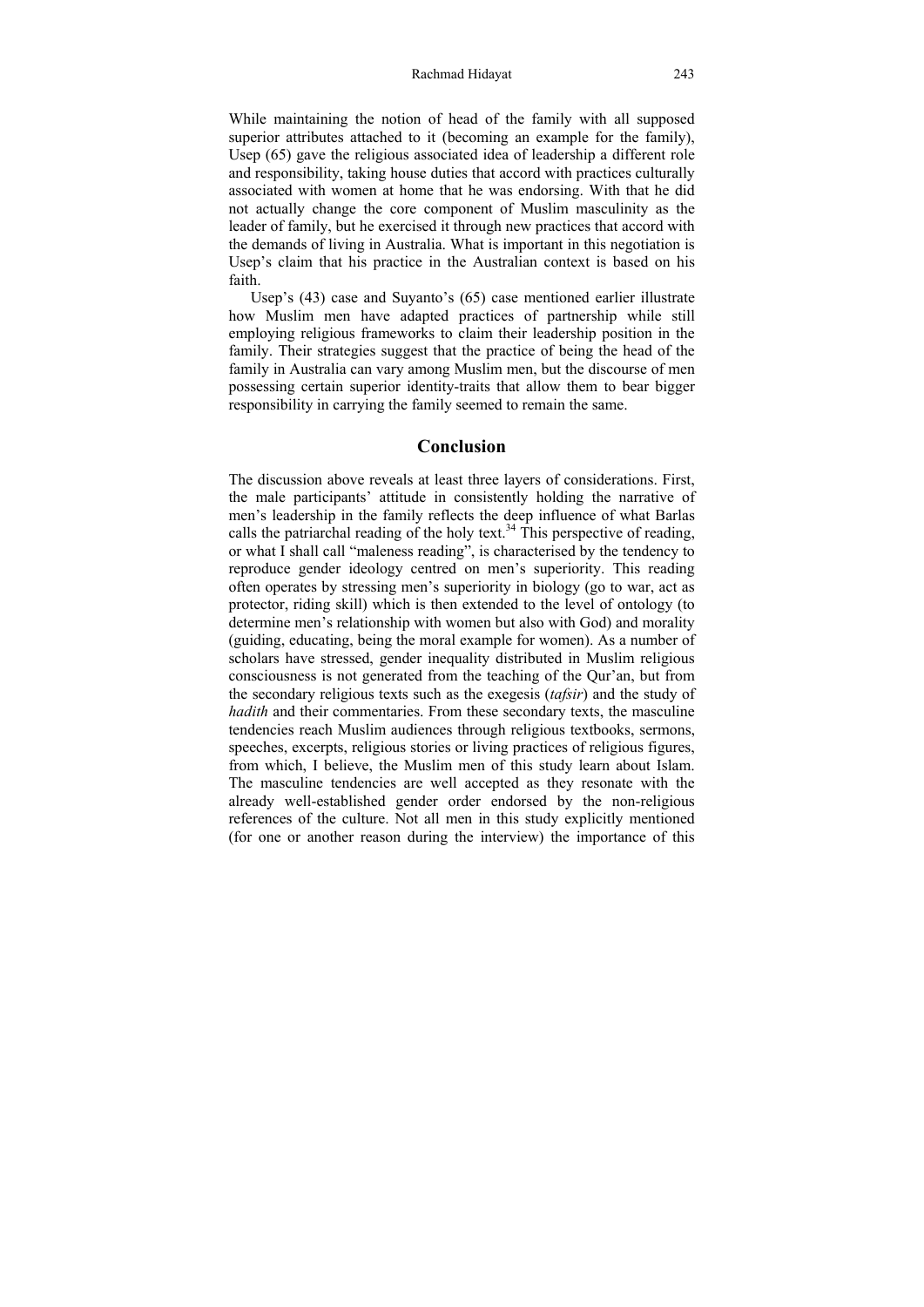status as leader of the family. However, many of those who did address it arguably subscribe to this masculinised doctrine of Islamic marriage. Muslim men with Malay and Indonesian backgrounds shared an interest in the religious doctrine of men's superior position. This attitude was also expressed by Afdhal (28) who was born in Australia and had been studying Islam from different Muslim countries. These men believed that the doctrine of male leadership of the family is an important part of religious teaching. The literature of how this doctrine contributes to Muslim men's identity is unsurprisingly limited considering the focus has been on women. Muslim scholars in fact discuss this matter in order to address the position of women, not that of men. This situation reflects what Gerami observes as the normative and unquestioned position of men in Islamic discourse.<sup>35</sup> The degree to which this doctrine of men as leaders contributes to Muslim masculinity is a crucial issue to be analysed further in order to understand the gender ideology in Muslim communities and its involvement with religious discourse. The fact that many of the participants used the word "imam" (a word that the Qur'an does not use in addressing familial relationships) of the family reflect the degree to which the men wanted to maintain the superior gendered status as Muslims.

Second, the normative status as leader of family remains fundamental for Muslim masculinity. Muslim men in this study could not afford to lose this privilege as the core element of their identity. The men's attitude reflects resistance to Australian discourses about gender and men's position in relation with women in the family. The Muslim men proposed religious reasons for rejecting the views that they see as main part of Western secularism in Australia and managed to preserve the narrative of men's superiority using a religious framework. The mainstream Islamic discourse provided a powerful tool for the men in maintaining this claim. In some cases, the claim over leadership position in the family served as a way of making men feel secure with their religiously associated manhood.

Last, this study shows that years of experience living as a religious minority group within an increasingly secular public where different practices of gender relation is widespread has affected the men's practice of masculinity and ways of becoming a man. In such experience, being married and having a family does not always lead to the luxury of manhood. While holding the belief of their status as leaders of the family, the men are forced, in one of the other way, to recall, redefine the meaning and negotiate practices of leadership in order to cope with the enormous demand for individual freedom and autonomy in the family. Some men indicated more resistant responses by employing religious discourse in coping with the challenge of changing patterns in marital relationships as a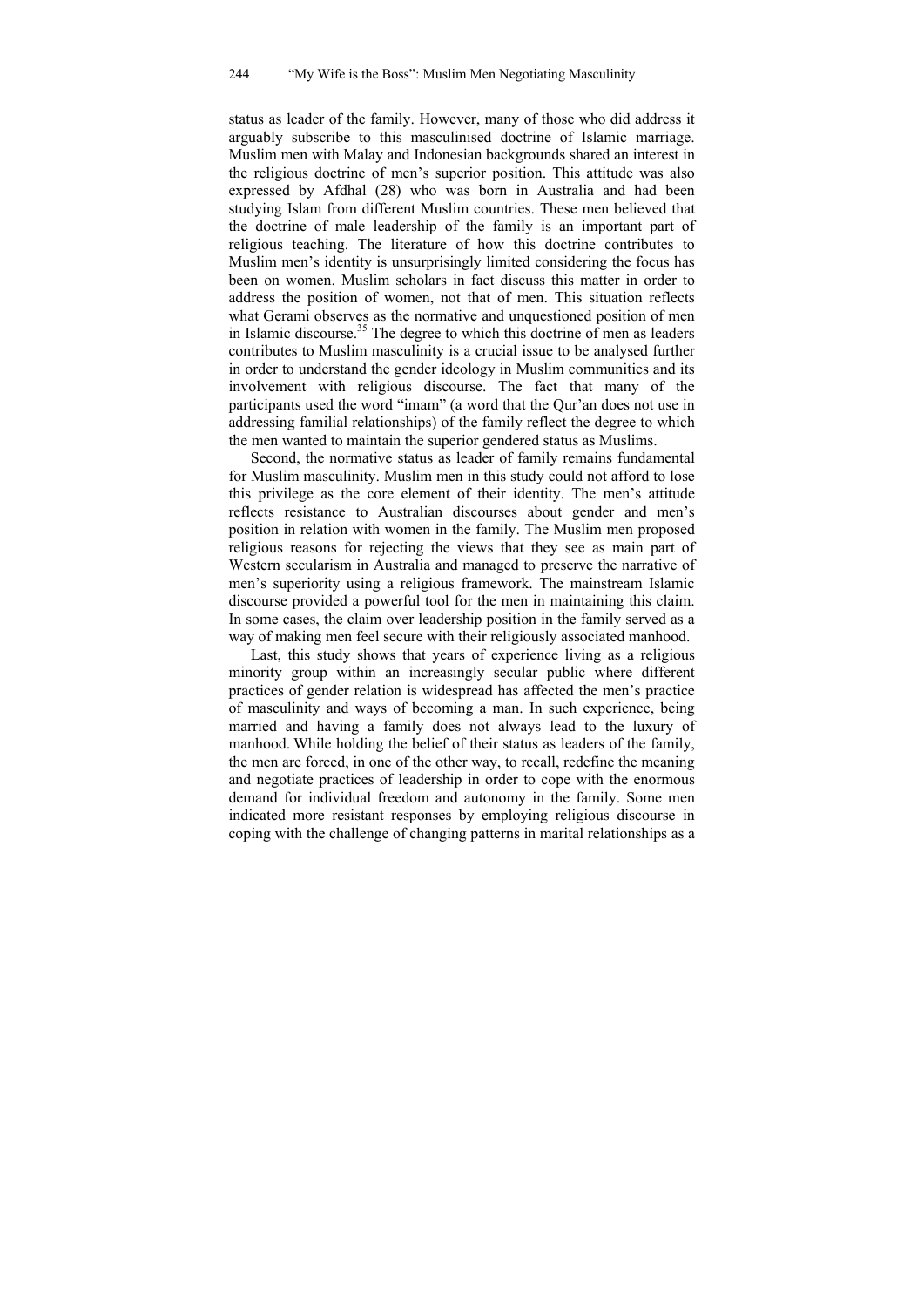#### Rachmad Hidayat 245

result of this experience. Other men, such as Usep (65) and Suyanto (43) went through a more adaptive approach to what they saw as Australian practice. The later cases illustrate that living as a minority has lead them to search and employ different practices of being a husband and stress different roles and models without losing the space to claim their privileged role as family leader as part of their religious belief. I should also mention that their claim of leadership in the household does not reflect the actual practice of gender relations in the family, and therefore gives crucial insight into what the men believe constitutes a religious man.

# **Acknowledgement**

I would like to sincerely thank all the participants who contributed to this study, the editors of this volume, and the anonymous reviewers commenting on this chapter.

### **Notes**

<sup>1</sup> Shahin Gerami, "Islamist Masculinity and Muslim Masculinities," in *Handbook of Studies on Men & Masculinities*, ed. M. S. Kimmel, J. Hearn and R. W. Connell (Thousand Oaks, London & New Delhi: SAGE Publications, 2005), 456; Lahoucine Ouzgane, "Islamic Masculinities: An Introduction," in *Islamic Masculinities*, ed. Lahoucine Ouzgane (London, New York: Zed Books, 2006), 6.

 Leila Ahmed, *Women and Gender in Islam, Historical Roots of a Modern Debate* (New Haven & London: Yale University Press, 1992), 83–84; Mohammed Baobaid, "Masculinity and Gender Violence in Yemen," in *Islamic Masculinities*, ed. L. Ouzgane (London New York: Zed Books, 2006), 164.

<sup>3</sup> A very common example of such behaviour is *nushuz*. See for example Mulki Al Sharmani, "Qiwama in Egyption Family Laws: 'Wife Obedience' between Legal Texts, Courtroom Practices and Realities of Marriage," in *Muslim Family Law, Justice and Ethics in the Islamic Legal Traditio*n, ed. Ziba Mir-Hosseini, Kari Vogt, Lena Larsen and Christine Moe (London: I. B. Tauris, 2013), 45; Sa'diyya Shaikh, "Exegetical Violence: *Nushuz* in Qur'anic Gender Ideology," *Journal for Islamic Studies* 17 (1997): 63. 4

 Yusuf Qaradawi, *The Lawful and the Prohibited in Islam* (Kuwait: International Islamic Federation of Student Organization, 1984), 205.

<sup>5</sup> Shaikh, "Exegetical Violence," 58-59; Steven Stalinsky and Y. Yehoshua, *Muslim Clerics on the Religious Rulings Regarding Wife-Beating* (Washington DC: Middle East Media Research Institute, 2004), 2.

6 Shaikh, "Exegetical Violence," 59.

<sup>7</sup> Greg Noble, "The Face of Evil, Demonising the Arab Other in Contemporary Australia," *Cultural Studies Review* 14, no. 2 (2008), 19–13.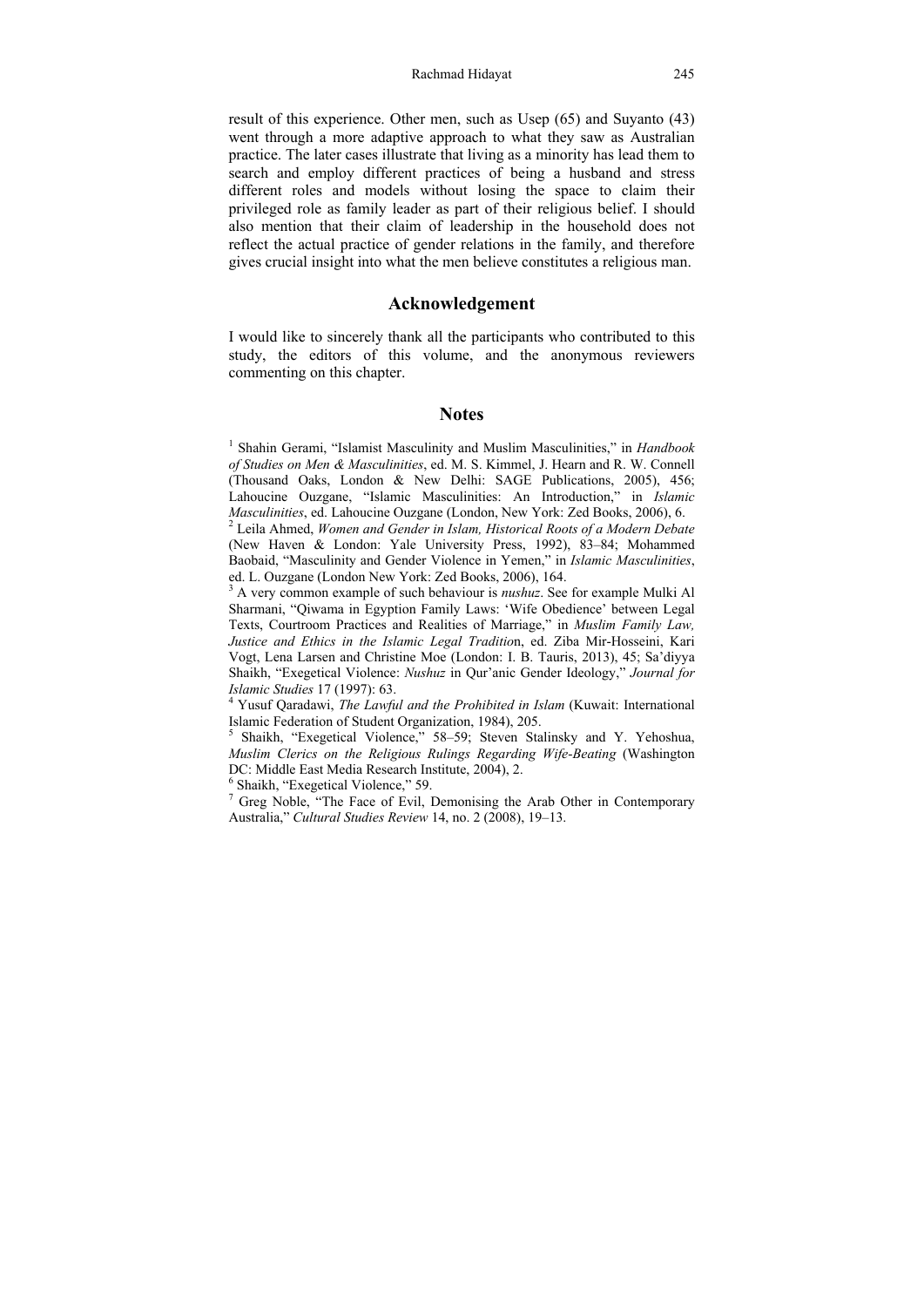<sup>8</sup> Noble, "The Face of Evil," 20; Scott Poynting, Greg Noble, Paul Tabar and Jock Collins, *Bin Laden in the Suburbs, Criminalising the Arab Other* (Sydney: Sydney Institute of Criminology Series, 2004), 158.

9 Wafa F. Chafic, *Collaborative Responsibility: A Capacity Building Approach Based on Research with Recently Arrived Muslim Men* (Sydney: Auburn Migrant Resource Centre, 2008), 16; Nilan, Pam, Mike Donaldson, and Richard Howson, "Indonesian Muslim Masculinities in Australia," *Asian Social Science* 3, no. 9 (2007), 19.

<sup>10</sup> Waleed Aly and Susan Carland, "The Anatomy of anti-Muslim Sentiment in Australia: The Case of Muslim Women," in *Terrorism and Social Exclusion: Misplaced Risk-Common Security*, ed. D. Wright-Neville and A. Halafoff (Cheltenham UK: Edward Elgar Publishing, 2010), 43.

Nilan et al. "Indonesian Muslim," 22.

<sup>12</sup> Nilan et al, "Indonesian Muslim," 22–25.<br><sup>13</sup> Chafic. *Collaborative Responsibility*.

<sup>14</sup> Chafic, *Collaborative Responsibility*, 13.<br><sup>15</sup> Tim Carrigan, Bob Connell and John Lee, "Toward a new Sociology of Masculinity," *Theory and Society* 14, no. 5 (1985), 593.

<sup>16</sup> I would like to acknowledge the support of the Endeavour Awards program that allowed me to conduct the project.

<sup>17</sup> Abdullah Saeed and Shahram Akbarzadeh, "Searching for Identity: Muslims in Australia," in *Muslim Communities in Australia*, ed. A. Saeed and S. Akbarzadeh  $(Sy$ dney: UNSW Press, 2001), 6.

18 Jeff Hearn, "Theorizing Men and Men's Theorizing: Varieties of Discursive Practices in Men's Theorizing of Men," *Theory and Society* 27, no. 6 (1998), 786– 787; Raewyn Connell, *Masculinities* 2nd edn. (Berkeley and Los Angeles: University of California Press., 2005), 70–71.

<sup>19</sup> Oystein Gullvag Holter, "Social Theories for Researching Men and Masculinities: Direct Gender Hierarchy and Structural Inequality," in *Handbook of Studies on Men and Masculinities*, ed. M. S. Kimmel, J. Hearn and R. W. Connell

(Thousand Oaks: Sage Publications, 2005), 20. 20 Jeff Hearn and David L. Collinson, "Theorizing Unities and Differences Between Men and Between Masculinities," in *Theorizing Masculinities*, ed. H. Broad and M. Kaufman (Thousand Oaks, London, New Delhi: Sage Publications, 1994), 110.

<sup>21</sup> Shahin Gerami, "Mullahs, Martyrs, and Men: Conceptualizing Masculinity in the Islamic Republic of Iran," *Men and Masculinities* 5, no. 3 (2003): 264; Karin Willemse, "On Globalization, Gender and the Nation-State: Muslim Masculinity and the Urban Middle-Class Family in Islamist Sudan," in *The Gender Question in Globalization; Changing Perspectives and Practices*, ed. T. Davids and F. v. Driel Hants (Burlington: Ashgate Publishing Ltd, 2005), 170–171; Louise Archer, "'Muslim Brothers, Black Lads, Traditional Asians': British Muslim Young Men's Constructions of Race, Religion and Masculinity," *Feminism & Psychology* 11, no. 1 (2001); Hasmita Ramji, "Dynamics of Religion and Gender amongst Young British Muslims," *Sociology* 41, no. 6 (2007), 1177; Louise Archer, *Race, Masculinity and Schooling: Muslim boys and education* (Maidenhead: Open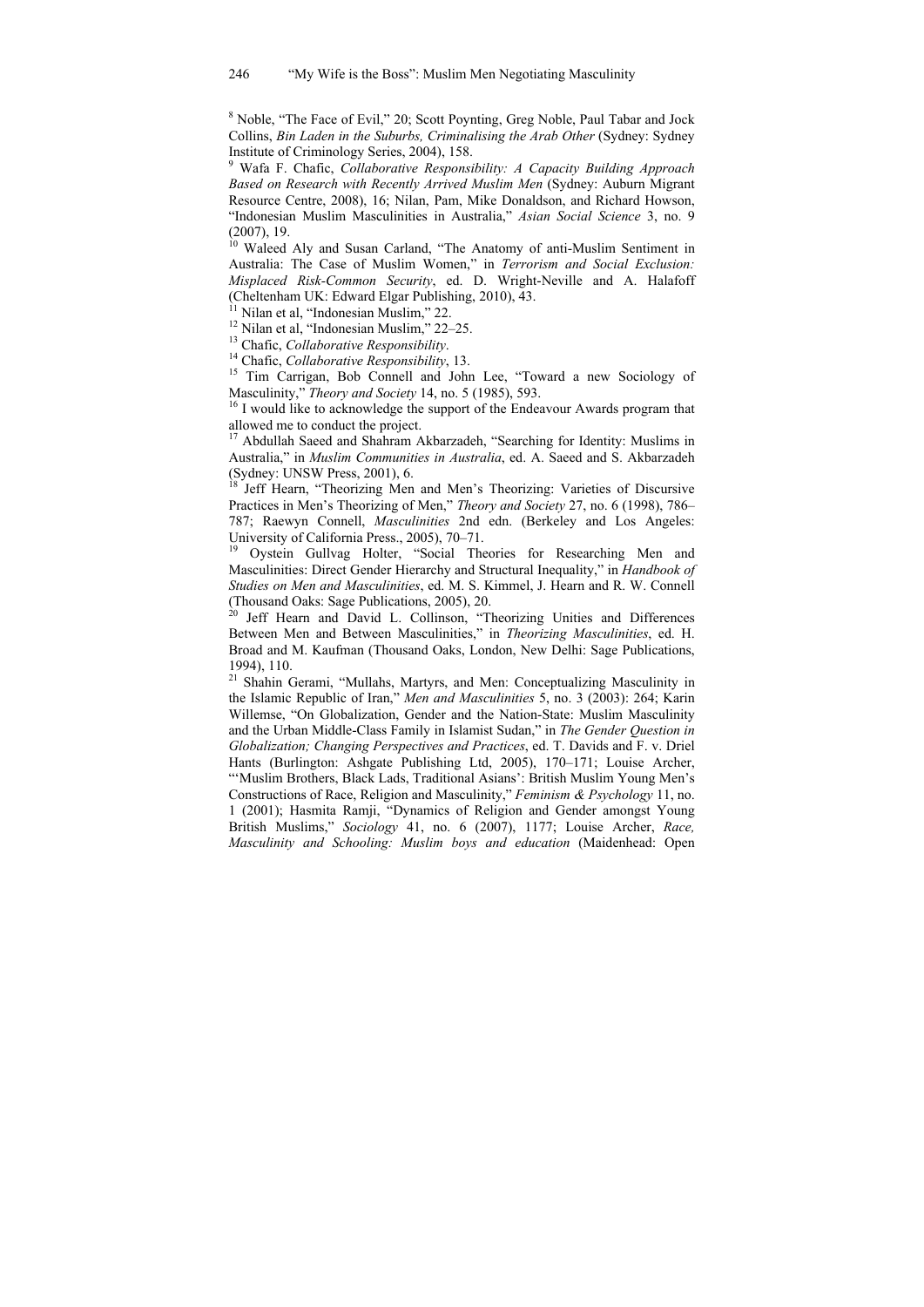University Press, 2003), 50–51; Peter E Hopkins, "Youthful Muslim Masculinities: Gender and Generational Relations," *Transaction of the Institute of the British* 

<sup>22</sup> Lena Gerholm, "Overcoming temptation: on masculinity and sexuality among Muslims in Stockholm," *Global Networks* 3, no. 3 (2003), 405.

<sup>23</sup> Baobaid, "Masculinity and Gender," 164; Don Conway-Long, "Gender, power and social change in Morocco," in *Islamic Masculinities*, ed. L. Ouzgane (London,

New York: Zed Books, 2006), 145; Willemse, "On Globalization," 170. 24 Asma Barlas, "*Believing Women*" *in Islam, Unreading Patriarchal Interpretation of the Qur'an* (Karachi: Sama, 2002), 184–186; Asghar Ali Engineer, *The Quran, Women and Modern Society* (Slough, Berkshire, UK: New Dawn Press, 2005), 48–49.

25 Barlas, *Believing Women*, 186; Asghar Ali Engineer, *The Rights of Women in Islam* (Karachi: Vanguard, 1992), 46. Chapter VI verse 31 of the Indonesian Marriage Law of 1974 officially declared the husband as the head of the family. This law remains the core legal document endorsed by the state that guides the practice of marriage and family, especially among Muslims in Indonesia. 26 Engineer, *The Rights of Women*, 45. 27 See Barlas, *Believing Women*, 185–186; Qaradawi, *The Lawful*, 205. The

medieval Al Zamakhshari, supported by Al Razi, states that 'qiwama' is based on the natural quality of men granted by God ranging from intellect and determination to literacy and ability to ride. See Shaikh "Exegetical Violence: *Nushuz* in Qur'anic Gender Ideology," 59. Even Maududi uses the words "Allah has made" men as "superior to" the other in his translation. See Rifaat Hassan, "An Islamic Perspective," in *Women, Religion and Sexuality: Studies on the Impact of Religious Teachings on Women*, ed. Jeanne Becher (Geneva: World Council of Churches Publications: The Pilgrim Press, 1990), 110. Yusuf Ali in his translation of the Qur'an commented that God has granted the "strength" to qualify men to maintain women. See Abdullah Yusuf Ali, *The Holy Qur'an: Text, Translation* 

<sup>28</sup> See for example Engineer, *The Rights of Women*, 3; Lily Z.Munir, "'He Is Your Garment and You Are His ...': Religious Precepts, Interpretations, and Power Relations in Marital Sexuality among Javanese Muslim Women," *SOJOURN* 17 no. 2 (2002): 207; Khaled Abou el Fadl, *Speaking in God's Name, Islamic Law,* 

<sup>29</sup> Barlas, *Believing Women*, 187; Engineer, *The Quran*, 46.<br><sup>30</sup> Connell, *Masculinities*, 72.<br><sup>31</sup> S. M.Whitehead and F. J. Barrett. "The Sociology of Masculinity," in *The Masculinities Reader*, ed. S. M. Whitehead and F. J. Barrett (England: Polity Press, 2001), 20.

32 Syafiq Hasyim, *Understanding Women in Islam. An Indonesian Perspective* (Jakarta: International Centre for Islam and Pluralism, 2006), 55. 33 Bob Pease, "Moving Beyond Mateship: Reconstructing Australian Men's

Practices" in *A Man's World? Changing Men's Practices in a Globalised World* ed. Bob Pease and Keith Pringle (London and New York: Zed Books, 2001), 196– 197.